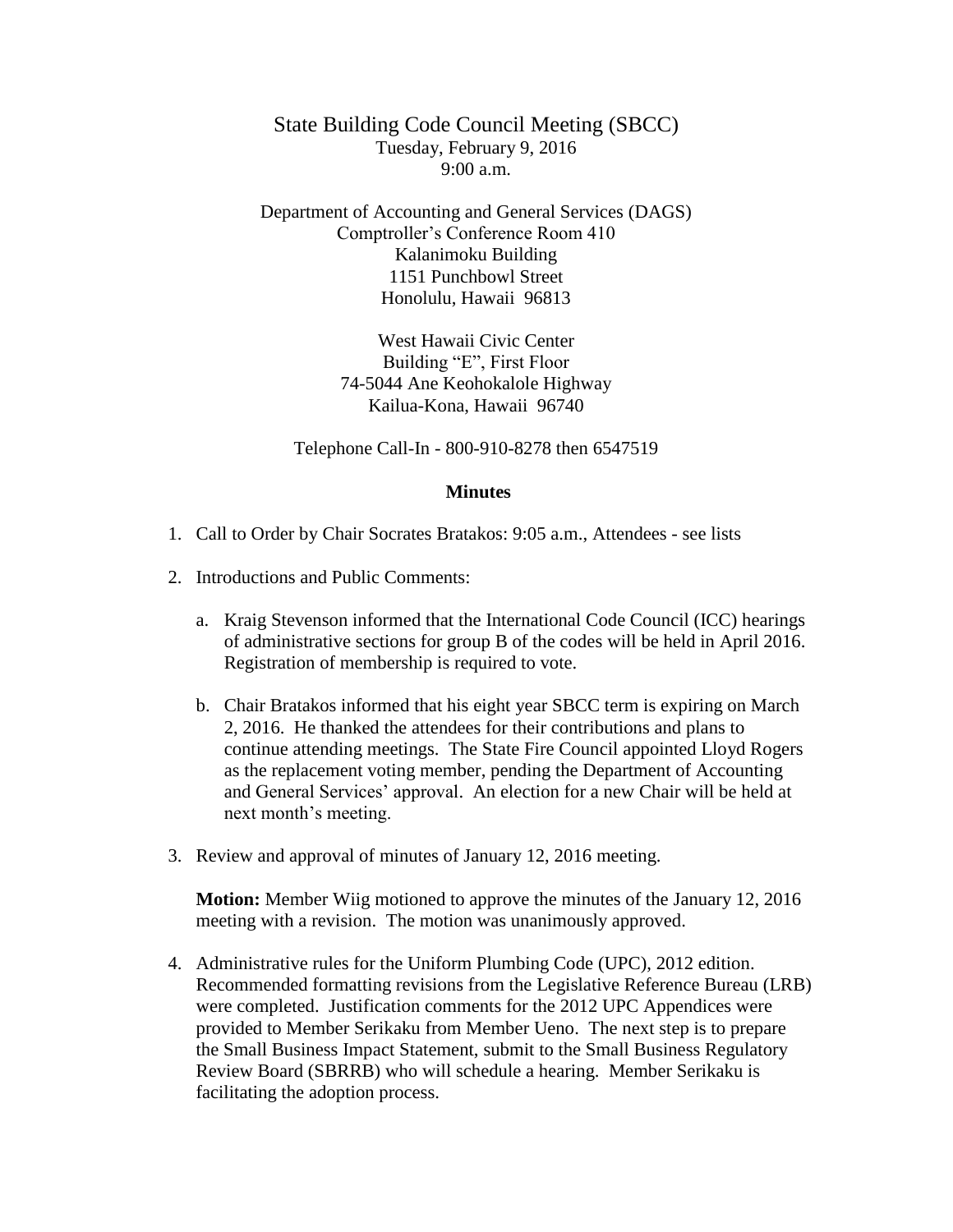- 5. Administrative rules for the National Electrical Code (NEC), 2014 edition. SBRRB hearing is scheduled for February 17, 2016, at 1:00 p.m. It will be held at No. 1 Capitol District Building and the agenda will be forwarded to the SBCC membership and attendees. A National Fire Protection Association representative is planning to attend. A request to the Honolulu Department of Planning and Permitting to send an electrical code official has been sent. The state fire council staff is facilitating the adoption process.
- 6. Approval of the Structural and Non-Structural Provisions amendment package for the 2012 International Building Code (IBC). Member Johnson informed that modifications to the International Building Code (IBC) 2012 edition is still in progress. The changes are not technical and are being made to indicate how the accepted amendments modify the IBC 2012 edition.
- 7. The 2015 International Energy Efficiency Code (IECC), 2012 UPC and 2014 NEC public hearings. Member Wiig attended the SBRRB hearing for the IECC 2015 edition, which was passed. There was some discussion at the hearing on cost increases in the new code and related information will be provided to the board. See above item 4 for status updates to the 2012 UPC and item 5 for the 2014 NEC. In addition to the IECC, DBEDT is still planning to provide the resources to facilitate the UPC, NEC advertising and adoption expenses. A consolidated public hearing for all three codes will be the most cost effective.
- 8. Discussion of Future Administration Support –Those that attended the meeting with the Governor's Chief of Staff have not heard anything further on their research of any existing state resources that may assist the SBCC.
- 9. Discussion of Justifications/Explanations of the state building codes. Members discussed the importance of having code amendment reasons during the review process. This keeps a historical account for why amendments were made for future code review information and for individuals not familiar with the different codes, such as the Attorney General or the SBRRB.
- 10. Discussion of 2016 Legislation. Two similar funding bills, drafted by the American Institute of Architects of Hawaii, are proceeding through the early days of the session. One is for an appropriation and the other has a task force to explore long-term SBCC funding options, together with an appropriation. Other related bills include allowing counties to seek exemptions to the state building codes and allowing agricultural properties to have residential care homes and farm worker residences without building code requirements or permits.
- 11. Updates from the investigative committees:
	- a. Investigative committee for structural provisions for the 2012 IBC and IRC, Gaur Johnson – See item 6 above for updates to the IBC. Member Johnson